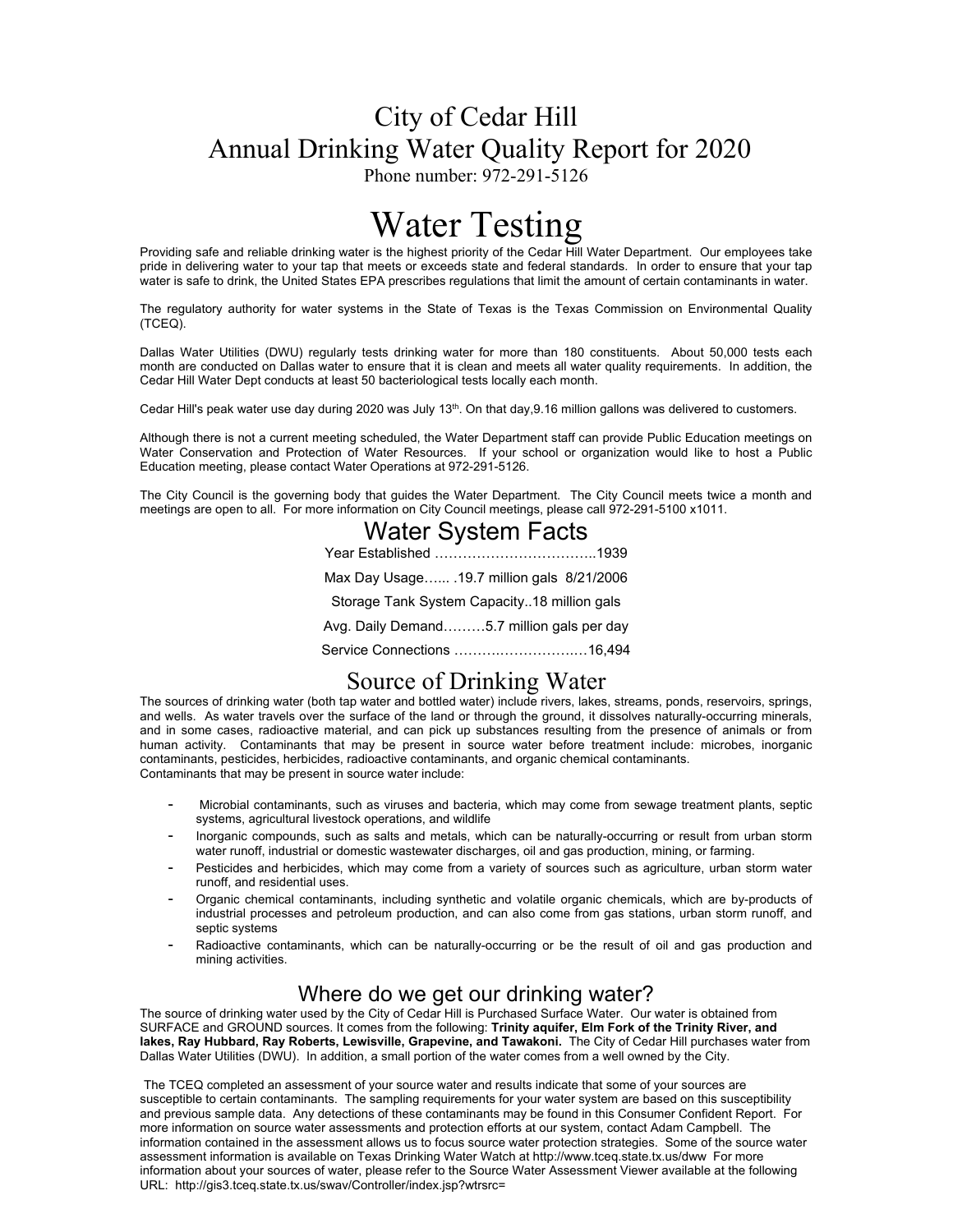### Water Loss

In the water loss audit submitted to the Texas Water Development Board for the time period of January 1, 2020 to December 31, 2020, Cedar Hill' system lost an estimated 15.25% of the system input volume. If you have any questions about the water loss audit, contact the Public Works Department.

## Our Drinking Water is Regulated

This report is a summary of the quality of the water we provide our customers. The analysis was made by using the data from the most recent U.S. Environmental Protection Agency (EPA) required tests and is presented in the attached pages. We hope this information helps you become more knowledgeable about what's in your drinking water.

## **ALL drinking water may contain contaminants**

When drinking water meets federal standards, there may not be any health based benefits to purchasing bottled water or point of use devices. Drinking water, including bottled water, may reasonably be expected to contain at least small amounts of some contaminants. The presence of contaminants does not necessarily indicate that water poses a health risk. More information about contaminants and potential health effects can be obtained by calling the Environmental Protection Agency's Safe Drinking Water Hotline at 1-800-426-4791.

## Secondary Constituents

Many constituents, such as calcium, sodium or iron, which are often found in drinking water, can cause taste, color or odor problems. The taste and odor constituents are called secondary constituents and are regulated by the State of Texas, not the EPA. These constituents are not causes for health concerns. Therefore, secondary constituents are not required to be reported in this document, but they may greatly affect the appearance and taste of your water.

**Special Notice for the ELDERLY, INFANTS, CANCER PATIENTS, people with HIV/AIDS or other immune problems:** You may be more vulnerable than the general population to certain microbial contaminants, such as Cryptosporidium, in drinking water. Infants, some elderly, or immunocompromised persons such as those undergoing chemotherapy for cancer; those who have undergone organ transplants; those who are undergoing treatment with steroids; and people with HIV/AIDS or other immune system disorders can be particularly at risk from infections. You should seek advice about drinking water from your physician or health care provider. Additional guidelines on appropriate means to lessen the risk of infection by Cryptosporidium are available from the Safe Drinking Water Hotline at (800) 426-4791

*This report includes important information about your drinking water. To receive a copy of this report, please call 972-291-5126.* 

*Este reporte incluye información importante sobre el agua para tomar. Para obtener una copia de esta información traducida al Español, favor de llamar al teléfono 972-291-5126.* 

#### **Terms and abbreviations used in this report:**

Action Level (AL) - The concentration of a contaminant which, if reached, triggers treatment or other requirements which a water system must follow.

**Maximum Contaminant Level (MCL) -** The highest level of a contaminant allowed in drinking water. MCLs are set as close to the MCLGs as feasible using the best available treatment technology.

**Maximum Contaminant Level Goal (MCLG) -** The level of a contaminant in drinking water below which there is no

known or expected risk to health. MCLGs allow for a margin of safety.

**mrem/year** - Millerems per year (measure of radiation absorbed by the body). **ND -** Not detected

**Nephelometric Turbidity Units (NTU)** - Measure of turbidity in water

**ppm -** Parts per million - One part per million equals one packet of artificial sweetener sprinkled into 250 gallons of iced tea. **pCi/L** - Pico curies per liter (a measure of radioactivity).

**ppb -** Parts per billion - One part per billion is equal to one packet of artificial sweetener sprinkled into an Olympic-size swimming pool. **ppq –** parts per quadrillion, or picograms per liter

**ppt –** parts per trillion, or nanograms per liter

**Treatment technique (TT)** - A required process intended to reduce the level of a contaminant in drinking water.

**Turbidity -** A measure of the clarity of drinking water. The lower the turbidity level, the better.

**MFL- million fibers per liter** a measure of asbestos

**N- nitrogen** 

## **About the following pages**

The pages that follow list all of the federally regulated or monitored contaminants which have been found in your drinking water. The U.S. EPA requires water systems to test for up to 97 contaminants.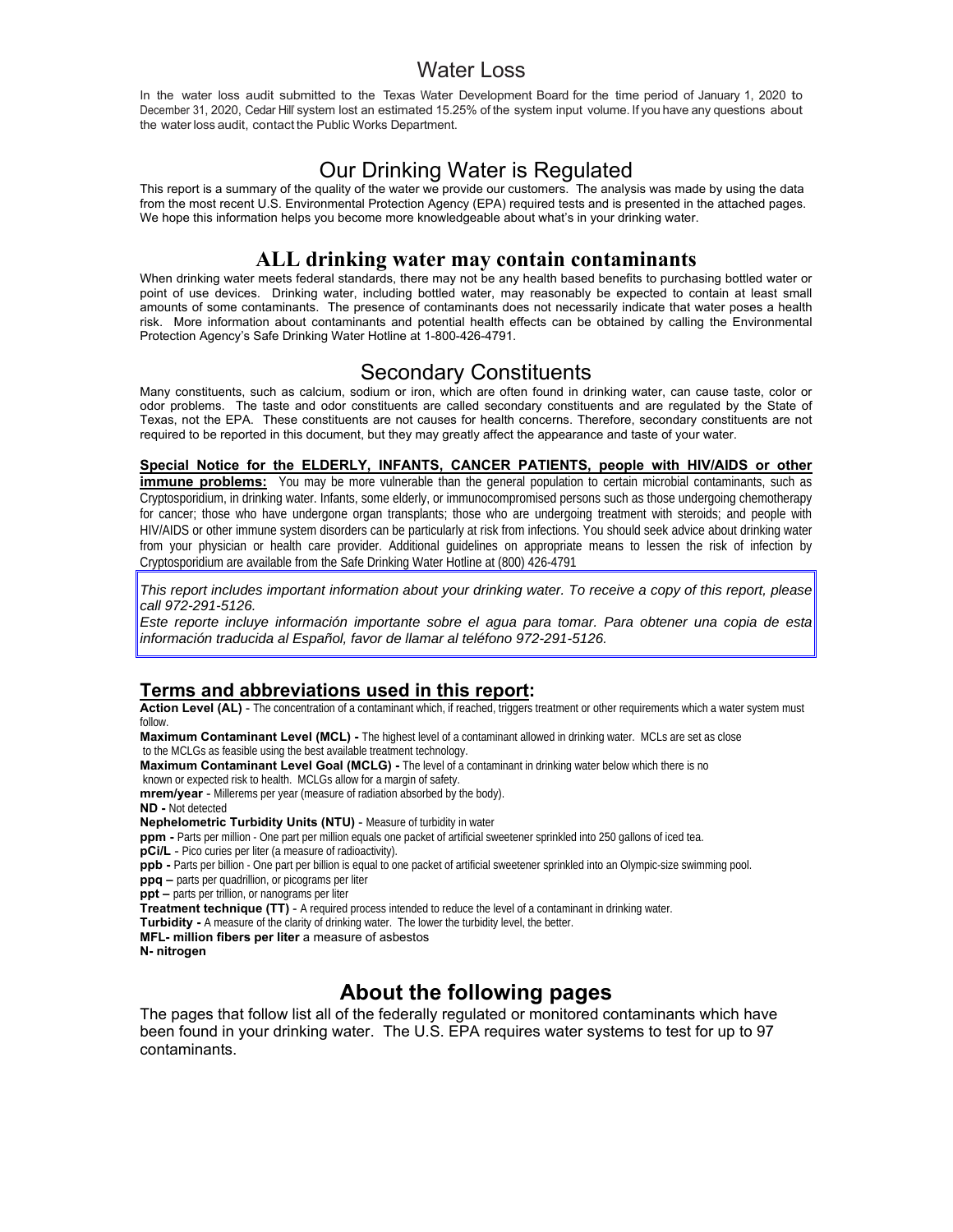## **Organic Contaminants**

| Year or<br>Range | Contaminant | Average<br>_evel | Minimum<br>∟evel | Maximum<br>Level | MCL | MCLG | Unit of<br>Measure | Violation | Source of Contaminant                      |
|------------------|-------------|------------------|------------------|------------------|-----|------|--------------------|-----------|--------------------------------------------|
| 2019             | Atrazine    | 0.1              | 0.1              | 0.1              |     |      | ppb                |           | Runoff from herbicide used<br>on row crops |

#### **Inorganic Contaminants**

| Year or<br>Range | Contaminant    | Highest<br>Level<br>Detected | Minimum<br>Level | Maximum<br>Level | <b>MCL</b>     | <b>MCLG</b> | Unit of<br>measure | Violation | Source of Contaminant                                                                                                                                               |
|------------------|----------------|------------------------------|------------------|------------------|----------------|-------------|--------------------|-----------|---------------------------------------------------------------------------------------------------------------------------------------------------------------------|
| 2016             | Aluminum       | 0.020                        | 0.020            | 0.020            | 0.2            | 0.2         | ppm                | N         | Abundant naturally<br>occurring element                                                                                                                             |
| 2019             | Barium         | 0.033                        | 0.033            | 0.033            | $\overline{2}$ | 2           | ppm                | N         | Discharge of drilling wastes,<br>discharge from metal<br>refineries; erosion of natural<br>deposits.                                                                |
| 2017             | Chloride       | 18.1                         | 18.1             | 18.1             | 300            | 300         | ppm                | N         | Abundant naturally<br>occurring element; used in<br>water purification; byproduct<br>of oil field activity                                                          |
| 2017             | Fluoride       | .311                         | .311             | .311             | 4              | 4           | ppm                | N         | Erosion of natural deposits,<br>water additive which<br>promotes strong teeth,<br>discharge from fertilizer and<br>aluminum factories                               |
| 2019             | Nickel         | 0.0013                       | 0.0013           | 0.0013           | 0.1            | 0.1         | Mg/l               | N         | leaching from, such as<br>pipes and fittings. may also<br>be present in some<br>groundwaters as a<br>consequence of dissolution<br>from nickel ore-bearing<br>rocks |
| 2020             | Nitrate (as N) | 0.488                        | 0.485            | 0.488            | 10             | 10          | ppm                | N         | Runoff from fertilizer use,<br>leaching from septic tanks,<br>sewage, erosion of natural<br>deposits.                                                               |

| Year or<br>Range | Disinfectant                      | Average<br>Level | Minimum<br>Level | Maximum<br>∟evel | <b>MRDL</b> | <b>MRDLG</b> | Unit of<br>Measure | Source of Disinfectant                   |
|------------------|-----------------------------------|------------------|------------------|------------------|-------------|--------------|--------------------|------------------------------------------|
| 2020             | <b>Total Chlorine</b><br>Residual | 2.81             | 1.40             | 3.7              |             | 4            | ppm                | Disinfectant used to control<br>microbes |

#### **Disinfection Byproducts**

| Year | Contaminant               | Average<br>Level | <b>Minimum</b><br>∟evel | Maximum<br>∟evel<br>Detected | <b>MCL</b> | Unit of<br>Measure | Violation | Source of Contaminant                       |
|------|---------------------------|------------------|-------------------------|------------------------------|------------|--------------------|-----------|---------------------------------------------|
| 2020 | Total Haloacetic<br>Acids | 7.82             | 5                       | 14                           | 60         | ppb                | N         | Byproduct of drinking water<br>disinfection |
| 2020 | Total<br>Trihalomethanes  | 16.8             | 13.1                    | 22.5                         | 80         | ppb                | N         | Byproduct of drinking water<br>disinfection |

## **Lead and Copper**

| Year or<br>Range | Contaminant | The $90th$<br>Percentile | Number of Sites<br><b>Exceeding Action</b><br>Level | Action<br>Level | Unit of<br>Measure | Violation | Source of Contaminant                                                                                           |
|------------------|-------------|--------------------------|-----------------------------------------------------|-----------------|--------------------|-----------|-----------------------------------------------------------------------------------------------------------------|
| 2019             | Lead        |                          |                                                     | 15              | ppb                | N         | Corrosion of household<br>plumbing systems, erosion of<br>natural deposits                                      |
| 2019             | Copper      | 0.197                    | 0                                                   | 1.3             | ppm                | Ν         | Corrosion of household<br>plumbing systems, erosion of<br>natural deposits, leaching from<br>wood preservatives |